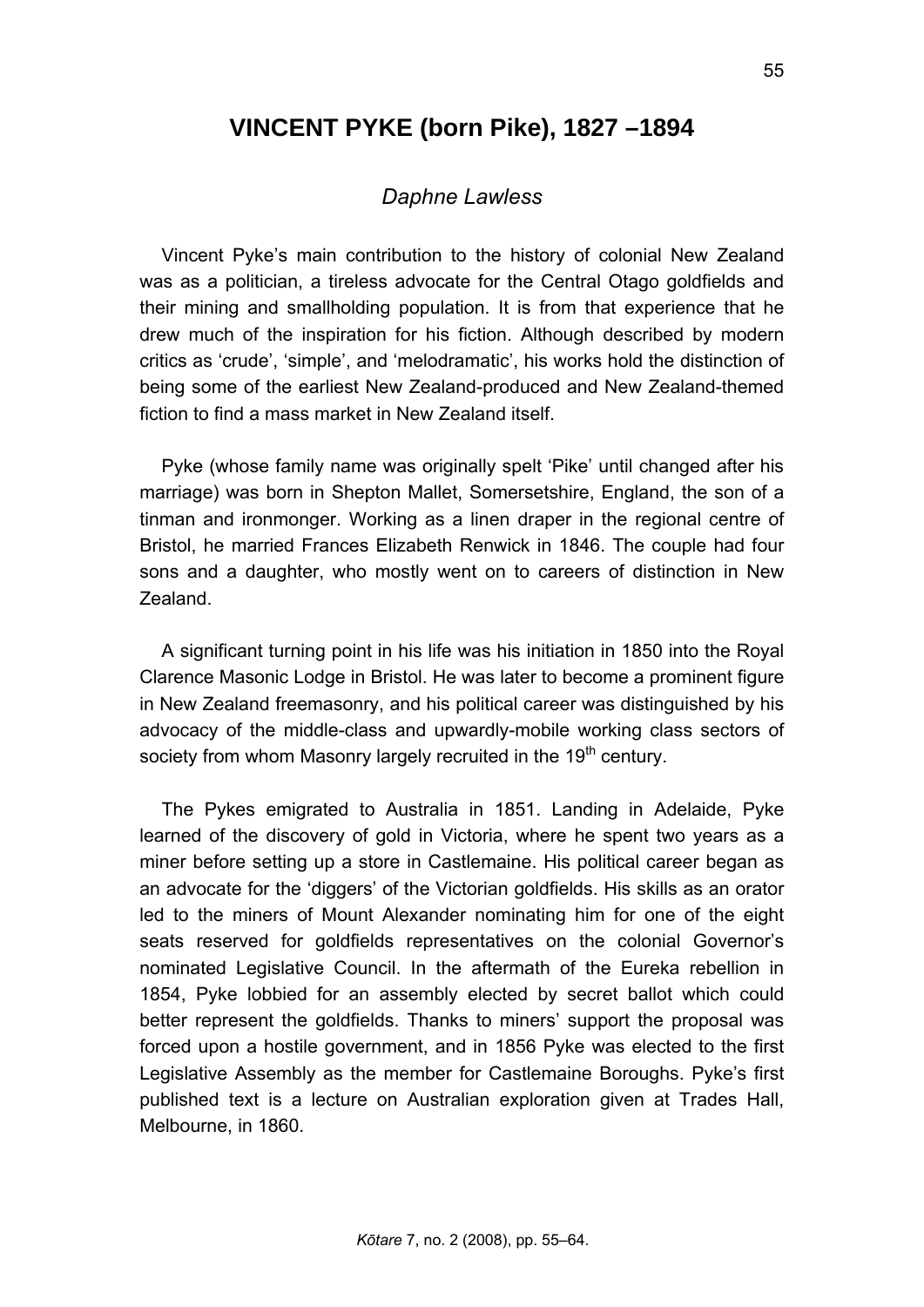Pyke suffered from recurrent financial difficulties throughout his lifetime. His first visit to Otago in 1862 was undertaken, by his own account, 'in pursuit of health' – Pyke suffered from poor health for most of his life, often exacerbated by overindulgence in alcohol and food. However, 1862 was also the year of the first Otago gold rush. James Crombie Parcell says that Pyke was sent by the Victorian government 'following a request by the Otago Provincial Government… for a man who could undertake the goldfields administration'. Whether he went seeking the position or whether the matter arose fortuitously, Pyke was offered and accepted the position of head of the Otago government's new Goldfields Department. (The official title of Pyke's position was 'Goldfields Secretary', but he was often styled 'Goldfields Commissioner', in analogy with similar positions on Australian and Canadian fields.) The new position entailed a two-thirds cut in Pyke's Australian salary, but Morton suggests that it had the additional benefit of getting him out of the way of a court-case concerning rent on office space in Melbourne.

By June 1862 Pyke had submitted a proposal for regulations for the Otago goldfields, only a week after his appointment as commissioner. T. J. Hearn comments: 'Based largely on Victorian precedents but modified to meet Otago's particular conditions and requirements, these regulations formed the principal basis on which the goldmining industry in New Zealand developed.' The unworkability of the previous mining regulations – including the requirement for claims to be marked with wooden pegs, when wood was extremely scarce in Central Otago – was later satirised in Pyke's goldfields novels.

In August 1865, Pyke set off from Clyde with a small expedition to discover a practicable land route from the Lake Wanaka region to the West Coast; the goal was to encourage transient West Coast miners to adopt a more settled life in Otago. The expedition reached the West Coast and returned safely, though not without its adventures – much of their provisions were lost on the homeward journey and the famously portly Pyke's newly svelte figure attracted popular comment on his return to Dunedin. Pyke's narrative of the voyage, contained in a letter to Provincial Secretary Frederick Walker, was later published. The narrative shows off Pyke's skills with descriptive language and flair for the dramatic. A summarised version of this narrative appears in Appendix N of Pyke's *History of the Early Gold Discoveries in Otago*.

Pyke lost his job as Goldfields Secretary in 1867, a casualty of a power struggle between the General (national) and Provincial Governments over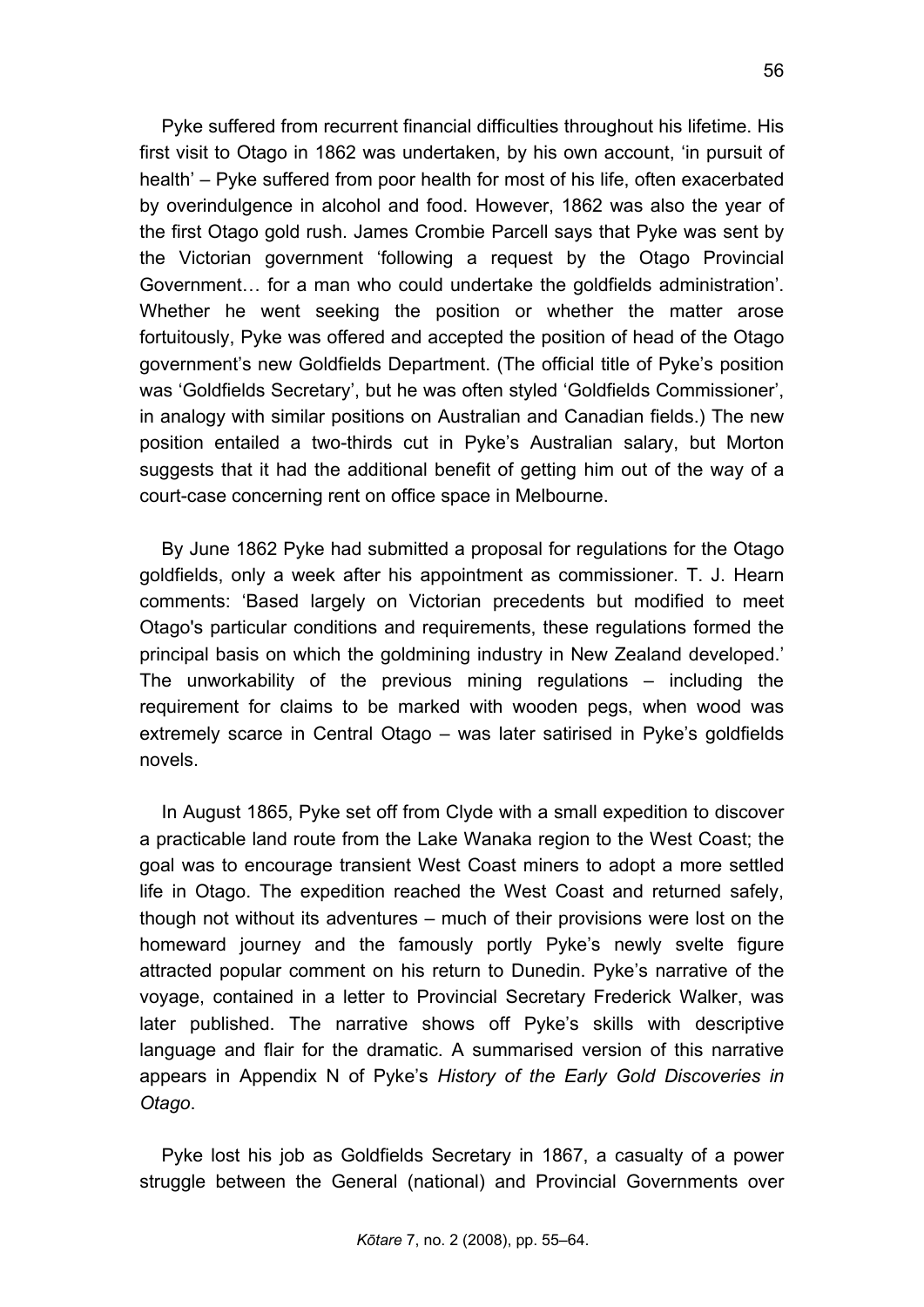control of the goldfields. Pyke had prospered while his Masonic brother John Hyde-Harris was Superintendent of Otago Province – Hyde-Harris was a founding member of Pyke's Lodge Otago Kilwinning. But he felt he had been ignored and under-utilised by later Provincial administrations. This experience doubtless contributed to Pyke's later support for the abolition of the Provinces as a member of the colonial Parliament.

Pyke does not seem to have borne any particular grudge against the Province of Otago for his ouster as Goldfields Secretary; his first published book was a guidebook to *The Province of Otago* (1868) which sets out to paint an inviting picture of the Province for potential immigrants. The text contains many historical ironies, such as Pyke's satisfied statement that 'rabbits have been turned out in several localities, and have already increased so largely as now to constitute a recognised item of food'. He also comments that the flesh of the kiwi is 'unlike any other bird… [but] most pleasant and tender' – a discovery apparently made on his West Coast expedition.

Pyke's affection for Otago extended to a keen interest in the Scottish language and culture of the original settlers. In 1870, according to George Griffiths, Pyke

had a friendly dispute with a Scottish settler named George Brodie. Though himself an Englishman who had never strayed further north than Cheltenham, Pyke boldly asserted that he understood the Lowland Scots idiom well enough to write in it. To Brodie, such a claim was absurd. Pyke issued a challenge. He would write a story for Brodie to inspect before sending it on to Messrs Chambers, in Edinburgh, for publication. If accepted, Pyke would win the day. The multi-talented Pyke soon produced 'Lost at the Goldfields: A Tale of the Otago Diggings', which in due course appeared in *Chambers Journal*, and was later republished in Dunedin.

James Burns' annotated bibliography of New Zealand novels gives an incorrect date of 1868 for the first publication of 'Lost at the Goldfields' – the correct date of first publication is yet to be ascertained. The story was republished in 1875 in *The Southern Mercury*, a journal edited by Pyke himself. It prefigures Pyke's goldfields fiction in concentrating on strong, idiosyncratic characters, and alternating exaggerated sentimentality with broad humour – the narrator's 'mate', apparently lost in a snowstorm on the Dunstan Ranges, finds his way home only to cause his colleagues to flee in terror from a 'ghost'.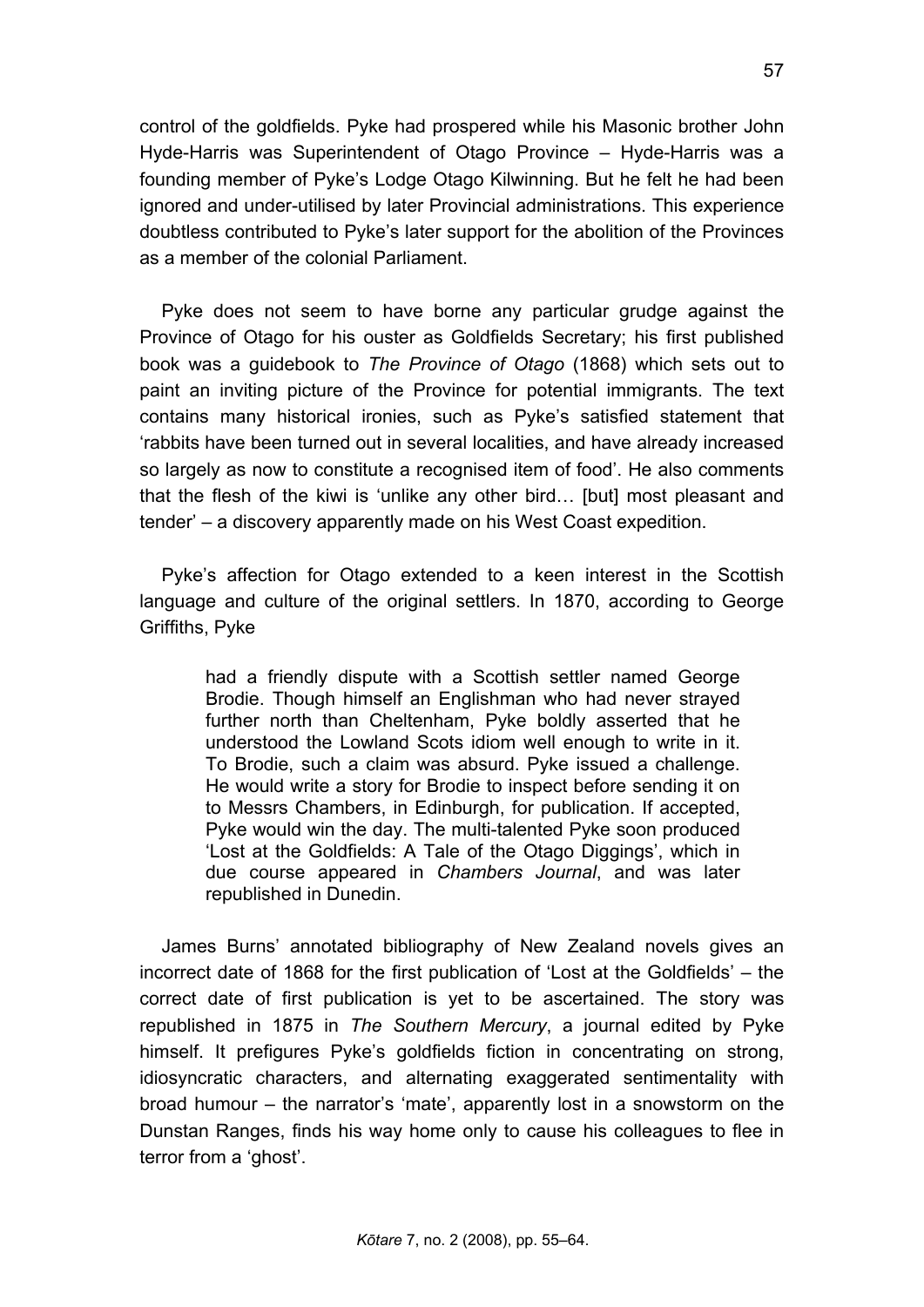The year 1873 was momentous for Pyke. It was the year his career as an elected politician began – he took leave of absence from the position of goldfields warden and, after losing an election for the provincial council seat of Tuapeka, was elected to the colonial House of Representatives as member for the Wakatipu region. It was also the year in which his career in journalism began – moving to Dunedin, he founded the *Southern Mercury* in late 1873 (and the *Otago Guardian* in the next year). But it was also the year in which his first goldfields novel – *Wild Will Enderby* – was published. This 'sprawling, vigorous and vulgar' novel, according to Patrick Evans, 'sold out three editions in its first year'. In an 'Exordium' to the 1889 reprint of the novel, Pyke makes it clear how much of the character and setting of the novel is based on his personal experience on the goldfields. The most important character – George Washington Pratt – is based, by Pyke's account, on the American prospector George Hartley, one of the discoverers of gold in the Molyneux (Clutha) river. The chapter where Pratt follows a band of prospectors to their 'secret' workings along the Arrow River is also based on an actual event (narrated in Pyke's own *History of the Early Gold Discoveries in Otago*, Additional Chapter III).

The novel, like all Pyke's fiction, follows a conventional masculine romance plot. The titular character – who confusingly goes by the pseudonym 'Harry Grey' for most of the novel – is the headstrong son of a Victorian pastoral family, who goes to seek his fortune on the Dunstan goldfields. He forms a prospecting partnership with the more experienced Pratt, and the plot of the novel is driven by their need to protect their winnings from the attentions of a gang of ruffians, picturesquely named 'Ginger', 'Tripes' and 'Flash Jimmy'. In a common theme in Pyke's fiction, both men are motivated by the necessity to 'provide' for a future marriage to a 'pure' bride, presented as the epitome of virtue – in Enderby's case, this is complicated by his infatuation with another, decidedly less pure woman. Also of note is an element of 'courtroom drama', as Pratt is mistakenly accused of the murder of his partner.

The style of the novel is described by E. H. McCormick as 'crude in the wrong way'. The plot is overcomplicated and seems to lack focus – perhaps because its main focus is around Enderby, a character less interesting and not so well depicted as Pratt. The narrative voice continually intrudes to point the moral lessons of the plot at the expense of the action. As if to emphasize the distance of this cultured literary voice from those of the unsophisticated miners whose life it portrays, the prose is weighed down with what McCormick calls 'heavy jocosity' – often in the form of portentous circumlocutions.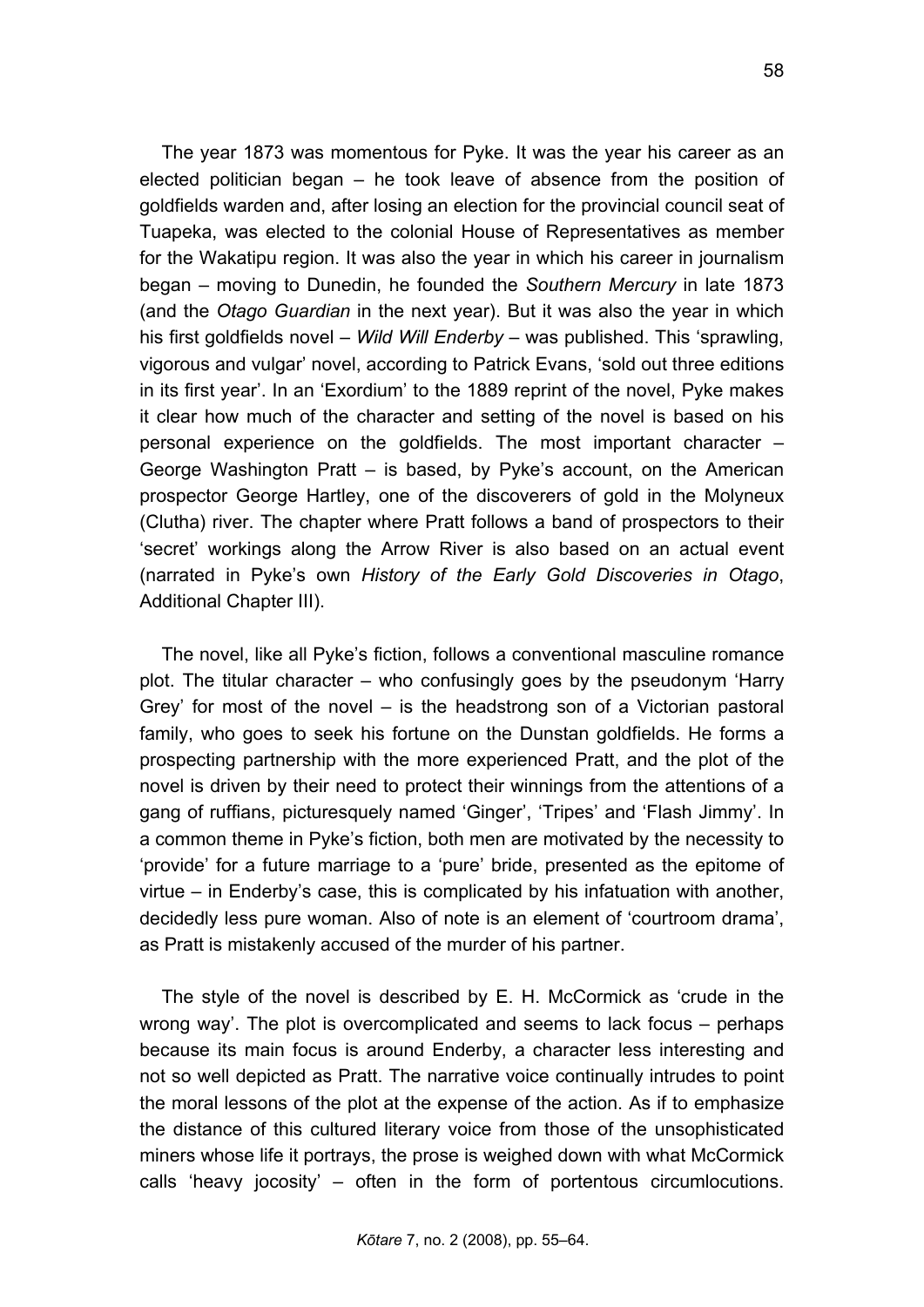McCormick gives as example the scene where Enderby's uncle orders 'his sister's son to depart for a region, the atmosphere of which is popularly supposed to be excessively sultry'  $-$  i.e., to go to hell. However, the patronising tone of the narration is balanced by a sympathetic portrayal of the 'democratic Yankee' Pratt, and his disrespect for the pompous and incompetent goldfields administrators and police. The educated liberal reformer Pyke reveals himself in a novel which both champions and condescends to the striving lower orders. Evans considers it a partly successful attempt to create a 'democratic frontier tradition'. In New Zealand along the lines of that which existed in America and Australia.

In response to the novel's runaway success, Pyke rushed out a sequel – *The Adventures of George Washington Pratt* – in the next year. This sequel is mainly set in and around the Arrowtown and Queenstown goldfields. While setting out with new companions for these as-yet untapped fields, Pratt becomes guardian to a wife and child cruelly neglected by a mercenary husband. The gang from the previous novel encourage the jealous husband to take revenge on Pratt, who must also fend off the attentions of the grateful wife to remain faithful to his intended bride back in Iowa. Among other incidents, Pratt saves a man from a lynching, survives a direct lightning strike on Lake Wakatipu, and becomes lost in the uncharted bush. The novel ends with the happy ending – return home and marriage – denied to Pratt in *Enderby*. The second novel, while not as popular as its predecessor, has a less intrusive narrative style and a more straightforward plotline, at least partly due to its concentration on Pratt as the central character. The main return to the 'heavy jocosity' of the original is an 'Envoi' where the narrator pretends to consult a medium to find out what became of Pratt.

Pyke's political career began in earnest in 1875, when he was elected to the colonial parliament for the goldfields seat of Dunstan. He was a leading voice in advocating the abolition of the Provincial governments and their replacement by a system of counties and other local councils. The Dunstan district became part of Vincent County – named after Pyke by the House of Representatives when, according to David Hall, 'an opponent's ironical remark was taken seriously'. (The House, however, declined to name the county 'St. Vincent'.) Pyke was elected to the Vincent County Council and served as its chair until 1882. His stewardship was marred by a controversy over whether Cromwell or Clyde should be the seat of the county administration. Pyke was sympathetic to the claims of Clyde, but Cromwell residents claimed that he had promised them the honour in return for their agreement to merge their own borough into Vincent County. When the council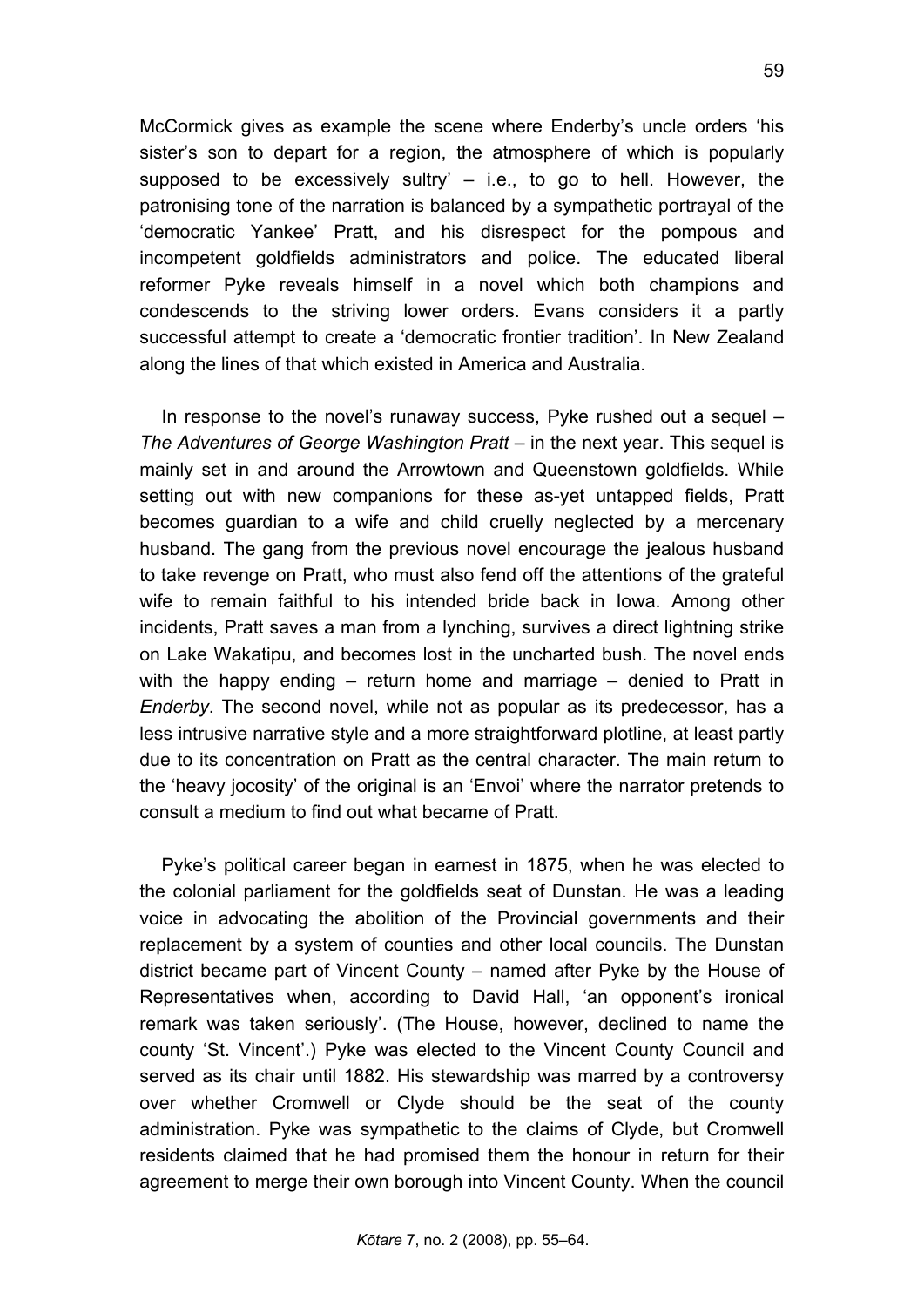made its decision, Pyke initially voted for Cromwell – thus tying the vote – and then used his casting vote as chair to choose Clyde. An outraged *Cromwell Argus* described him as 'a fresh-water shark'; his effigy was hanged before the Cromwell Town Hall and thereupon tossed into the Kawarau Gorge 'to the accompaniment of a suitable dirge from the town's brass band' (Hearn).

Pyke continued to write short stories – or novellas – during the 1880s, which all follow the familiar romance plot. 'Under the Wattles: An Australian Pastoral', published in the *New Zealand Illustrated Magazine* in 1880 and described in the *Oxford History of New Zealand Literature* as a 'truncated novel', has an essentially similar plot to Pyke's second notable work in Scottish dialect, *Craigielinn*. Both works revolve around a poor but honest young man seeking to win the heart of another 'pure' bride, the daughter of a rich landowner who disapproves of his suit. 'Under the Wattles' takes place in the lavishly described Victorian countryside, and ends with the young suitor inheriting wealth and position, marrying his beloved in secret and then presenting his father in law with a *fait accompli*.

*Craigielinn*, on the other hand, is a story of the pre-history of the Otago settlement. The unwilling father-in-law in this novel is a traditional Scottish 'laird', who initially rejects the hero's suit for his daughter and his plan to seek his fortune in the Antipodes. The laird, in severe financial difficulties, instead plans to marry his daughter off to the son of his major Edinburgh creditor. His mind is only changed when a catastrophic flood reveals his preferred candidate to be a cowardly, unmanly creature. In this way, the 'new Scotland of the South' redeems the traditional social structure of the homeland. The novel is published under the name of 'F. E. Renwick' (Pyke's wife's maiden name), and a 'Mr Renwick' appears in the novel as one of the leaders of the Otago settlement mission. The style of the novel and the accuracy of the 'Doric' dialect were enough to win the Ayrshire Association's prize for Scottish stories – the introduction, from Otago High School rector W. MacDonald, praises 'the excellent knowledge of the Scottish language which it displays' and compares it to the work of prominent Scottish novelists such as George MacDonald. Unlike any of Pyke's other works of fiction, it is narrated from the point of view of the female romantic lead. As in 'Lost in the Goldfields', Pyke's tendency to show off at his characters' expense sometimes shows through, with occasional lapses into polysyllabic jargon which intrude on the illusion of a rural Scottish voice.

Pyke's final major work of fiction is another goldfields romance, *White Hood*, published in a compendium with Thorpe Talbot's *Blue Cap* in 1886.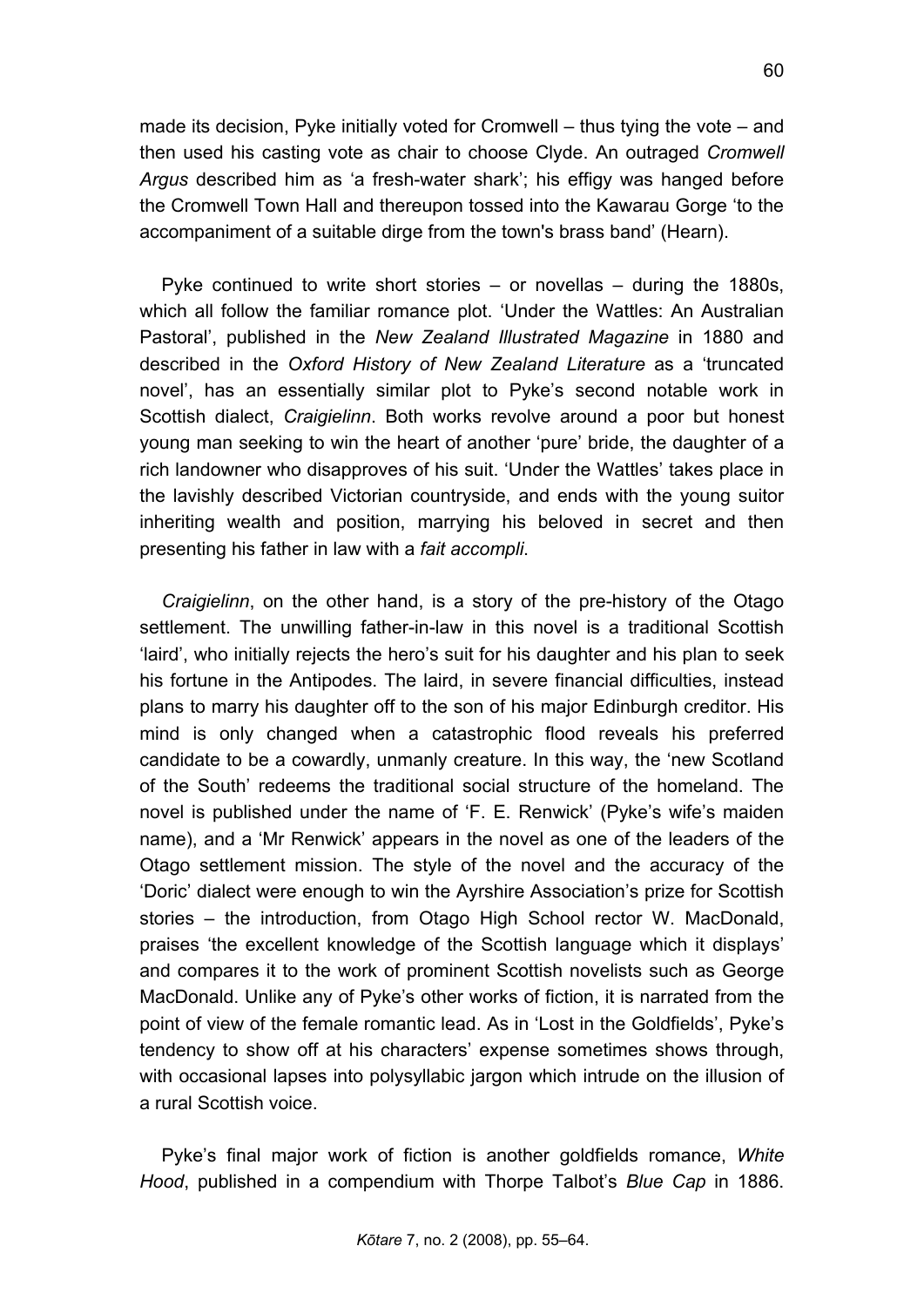This story, once again set in the Arrowtown goldfields, is a melodramatic tale of romantic betrayal and murder which revolves around a pair of miners, 'Handsome George' and 'Dusky Jim'. When George is murdered, Jim assumes that his beloved Mary has committed the crime to protect herself from George's attentions and takes the blame. He spends a year in jail before the real culprit – a local barmaid whom George had made pregnant  $-$  is revealed when she tries to kill Mary as well. The courtroom scene from *Wild Will Enderby* is reprised, along with a character who suffers false imprisonment rather than betray a trust. It is the most 'sensational' of Pyke's fictional works, which reprises *Enderby* in balancing the 'pure' female lead with a 'fallen woman' adversary.

Pyke's parliamentary career was devoted to two major causes – the future of permanent land settlement in the goldfields areas, and a Central Otago railway. Hearn notes that 'he resolved a dispute over possible routes [for the railway] in favour of the Strath Taieri route, marshalled local support, and turned the first sod at Wingatui on 7 June 1879.' On the land issue, Pyke's championing of small farmers led him to strongly oppose practice of 'dummying' – whereby large freeholds would be acquired and subdivided by the Government, only for the original landowners to reacquire most of the subdivisions under assumed names. In both these causes, Pyke's goal was for Central Otago to be settled and populated, rather than remaining the 'absolute desolation' which he saw under the domain of the large run-holders.

Pyke continued to make enemies in the course of his parliamentary work. The people of Tapanui in 1884 resolved to emulate Cromwell and hang Pyke in effigy; at the last minute, to Pyke's reported amusement, it was discovered that the effigy had gone missing. However, Pyke attracted more note for the style of his interventions in Parliament than their substance. He was noted for gambling and heavy drinking, and political cartoonists always caricatured him with a swollen red nose. In a debate on his beloved Central Otago railway in 1880, Pyke pleaded his case with such vehemence that the Speaker ordered his arrest, and the House adjourned to let him cool down. Richard Seddon – initiated in 1870 into a West Coast Masonic lodge which Pyke had founded – was a continual adversary. On one occasion, according to John Martin, 'Pyke threatened Seddon with his walking stick but struck another MP by accident before being hauled – still shouting – out into the lobby'.

Pyke's journalistic career continued during the 1880s. He became editor of the Dunedin *Morning Herald* in 1882, and contributed humorous columns and 'old identity stories' to papers such as the *Southern Mercury* and the *Tapanui*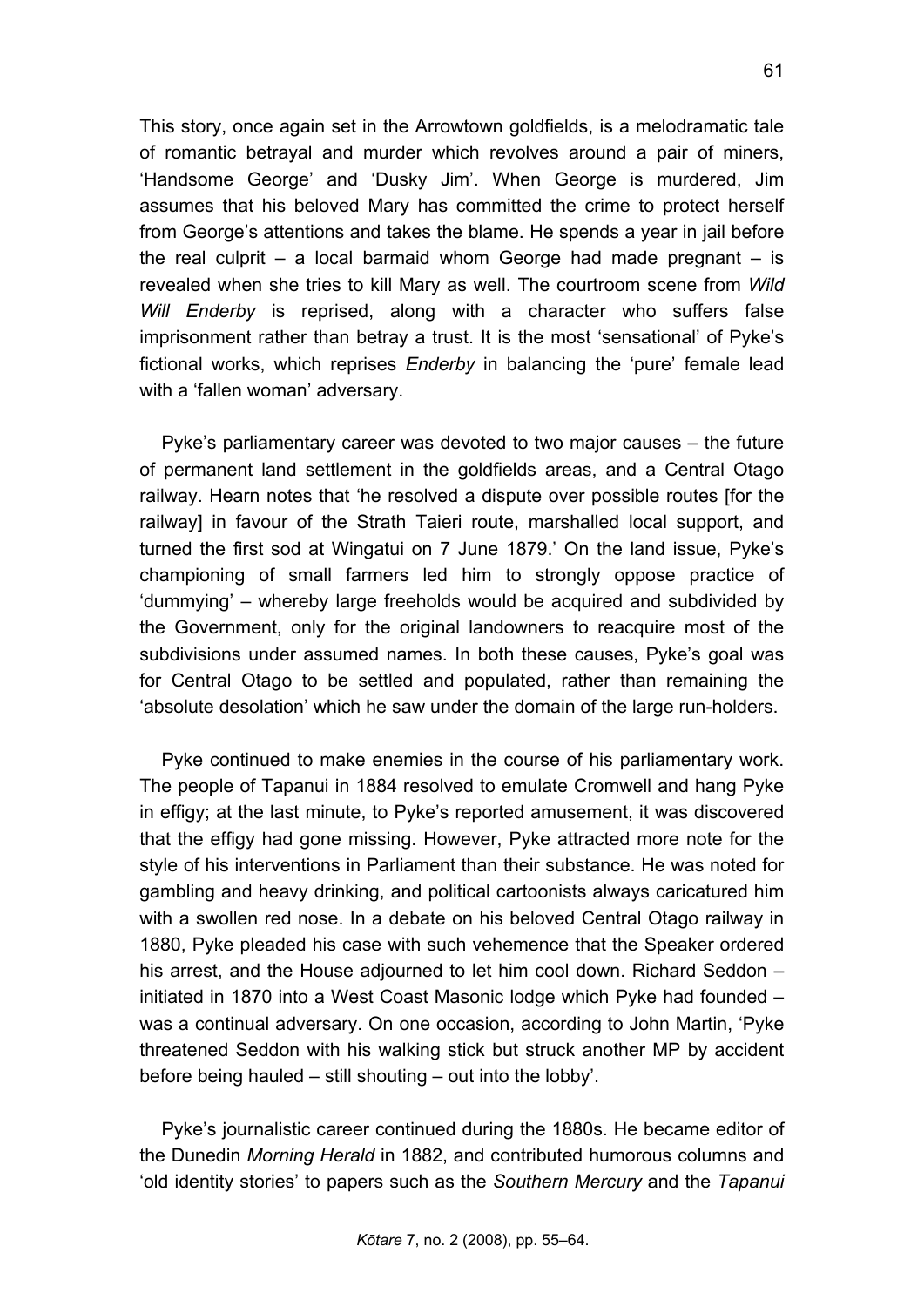*Courier*. Carol Cheesman, writing in the *New Zealand Illustrated Magazine* in 1903, also mentions a 'lost novel of the Land Wars' entitled *Eustace Egremont*. No trace of this last work seems to exist. From the 1880s onwards, Pyke concentrated his attention on non-fiction. His concern for the small capitalist and the small landholder determined his subject matter, for the most part – he wrote two guidebooks to mining law, two on land law and one on the law of local bodies, as well as a pamphlet giving his theory on the extinction of the moa. His non-fiction magnum opus, however, was based on perhaps the formative experience of his life – *History of the Early Gold Discoveries in New Zealand* (1887). Still considered a definitive history of the Otago gold rush, the style retains a lot of the colour and bravado which made Pyke's goldfield novels stand out – although in a much subdued form.

One further creative work of Pyke's presents something of a puzzle – the patriotic song '(Grand) Old Flag', written and published in 1885. James Parcell states that it was originally set to music by 'Leonard Cox, a fourteen-year-old Dunedin boy who was later well known as a musician'. No trace of this version seems to exist today, although settings of Pyke's words by at least four other composers were published. The song was adopted by the conservative Primrose League in England as a national song – presumably omitting the last verse with its reference to the Southern Cross. It seems to have gained some popularity in New Zealand, especially (after Pyke's death) during the patriotic upsurge around the Boer War, and was performed by some popular singers.

Vincent Pyke's name is still associated with Central Otago in many different forms. The Clyde Town Hall and Masonic Lodge, which he personally consecrated as local Grand Master in 1870, still stands. Many of the place names of the Dunstan and Wakatipu regions remain from his days as Goldfields Secretary. One of the rivers which he crossed on his Haast expedition in 1865 is still known as the Pyke River. The rivers of the Ranfurly area, on the other hand – 'Wedderburn', 'Kyeburn', 'Eweburn, 'Swinburn' – were, according to one website, 'named by Pyke in a fit of intense sarcasm' after his careful work discovering the original Māori names was rejected.

From 1883 until 1890 Pyke lived in Dunedin, where he was a regular contributor to the *Otago Witness*. Pyke was defeated in the Wakatipu seat in the 1890 Parliamentary elections, but was re-elected to the Tuapeka seat in 1893. It was in the town of Lawrence in this electorate that he died, on 4 June 1894, aged 67. His tombstone in Dunedin's Northern Cemetery is marked by a monument 'in Grateful Memory of his many public services'. Although a prolific and not untalented author, Pyke's achievements as a fiction writer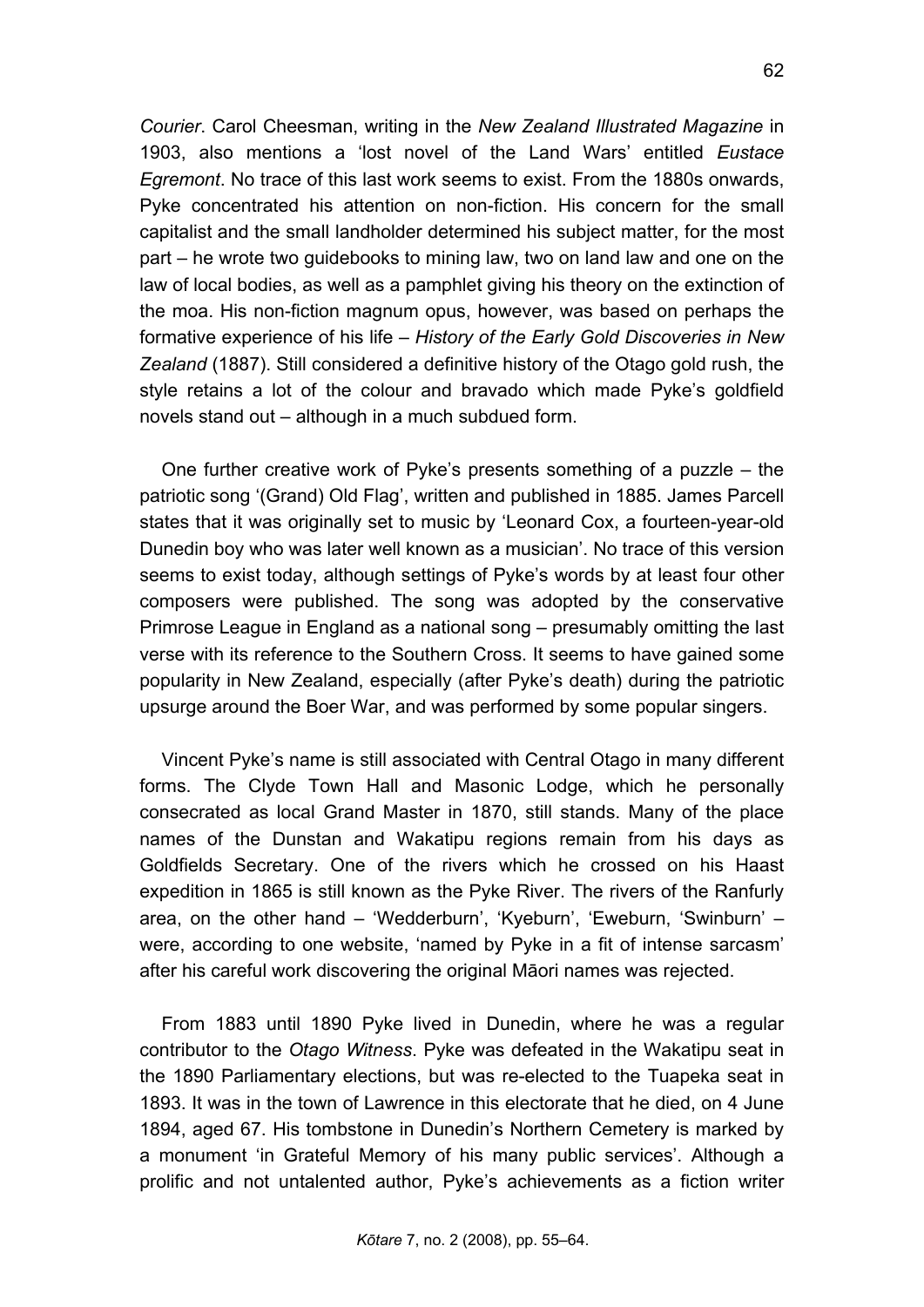were dwarfed by his skills as a politician. His work as goldfields administrator and Member of Parliament shaped the society of colonial Otago with more power than his fiction depicts it.

### **LINKS**

[Dictionary of New Zealand Biography](http://www.dnzb.govt.nz/dnzb/Find_Quick.asp?PersonEssay=2P33) [Te Ara – 1966 Encyclopedia of New Zealand](http://www.teara.govt.nz/1966/P/PykeVincent/PykeVincent/en) [Caricature at New Zealand History on line](http://www.nzhistory.net.nz/media/photo/vincent-pyke-mp-cartoon) [New Zealand Electronic Text Centre](http://www.nzetc.org/tm/scholarly/name-122869.html) [The Northern Cemetery – Dunedin's Buried History](http://www.southernheritage.org.nz/northerncemetery/application/dynamic/bio.cfm?BurialID=80073)

#### **BOOKS, PAMPHLETS AND SONGS**

- Australian Exploration: a lecture delivered at the Trades Hall, Lygon Street, Melbourne, December 31, 1860*. Melbourne: Herald Office, 1861.*
- 'Lake Wanaka to the West Coast: a Narrative of the Expedition in Search of a Route through the Southern Alps'. Dunedin, 1865.
- *Province of Otago in New Zealand: its progress, present condition, resources and prospects.* Dunedin: Provincial Government, Otago, 1868.
- *The Story of Wild Will Enderby.* Dunedin: R.T. Wheeler, 1873.
- *Wild Will Enderby: a Story of the New Zealand Gold Fields.* London: Hutchinson & Co; Dunedin: Wise, Caffin & Co., 1889. Includes 'Exordium'.
- *The Adventures of George Washington Pratt.* Melbourne: George Robertson; Dunedin: R.T. Wheeler, 1874.
- *White Hood; and, Blue Cap: a Christmas Bough with Two Branches*, by Pyke and Thorpe Talbot. Dunedin: Joseph Braithwaite, 1881.
- *Handy Book of Local Government Law for the Use of County Councils and road boards,* compiled by Pyke. Dunedin: *Otago Daily Times* and *Witness* Newspapers Company, 1882.
- *Craigielinn*, as 'F.E. Renwick; edited by Vincent Pyke'. Introduction by William MacDonald. Dunedin: published for the Ayrshire Association by Joseph Braithwaite, 1884.
- (Ed.) *Guide to the Land Laws of New Zealand*. Dunedin: Printed at the *Otago Daily Times* Office, 1885.
- *History of the Early Gold Discoveries in Otago.* Dunedin: *Otago Daily Times* and *Witness* Newspapers Company, 1887.
- *Moa (Dinornis) and the Probable Cause of its Extinction.* Wellington: Evening Post Office, 1890.
- *The New Mining Act: Comparative Analysis*. 'Specially compiled' by Pyke. Dunedin: G.R. Smith, *Otago Daily Times*, 1891.
- *The Gold-miner's Guide: a Handy Book of Mining Law*. Compiled by Pyke. Wellington: Govt. Printer, 1892.
- *Land-laws of New Zealand as enacted by 'The Land Act, 1892'*. Compiled by Pyke. Wellington: Govt. Printer, 1893.
- *Grand old flag: Patriotic Song and Chorus*. Words by Pyke, music composed by F. Leech. Dunedin: Chas. Begg, [189-?]